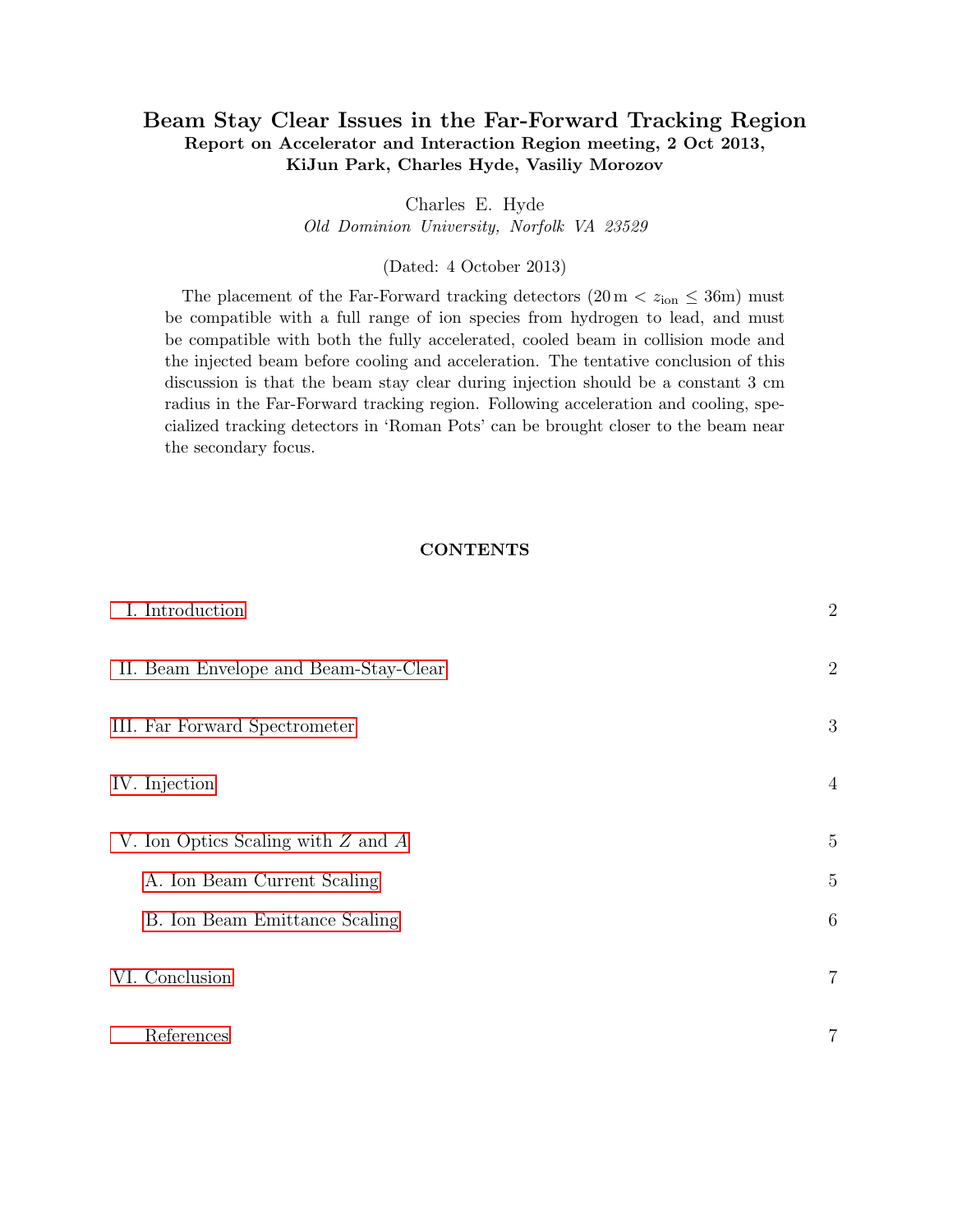#### <span id="page-1-0"></span>I. INTRODUCTION



<span id="page-1-2"></span>FIG. 1. MEIC Interaction Point optics for the ion beam. Left axis is  $\beta_X(s)$  (black) and  $\beta_Y(s)$ (red). Right axis is the Dispersion  $D_X(s)$  (green).

The JLab MEIC design calls for electron cooling of the fully accelerated ion beams in order to achieve and maintain a small emittance, and therefore high luminosity. Concomitant with the small emittance is a very small  $\beta^*$  at the interaction point (IP). The ion optics in the vicinity of the IP are illustrated in Fig. [1.](#page-1-2) Table [I](#page-2-1) summarizes the beam parameters in fully accelerated collision mode [\[1\]](#page-6-2).

# <span id="page-1-1"></span>II. BEAM ENVELOPE AND BEAM-STAY-CLEAR

The r.m.s. beam envelope  $(1-\sigma)$  is defined by

<span id="page-1-3"></span>
$$
\sigma_{x,y}(s) = \sqrt{\epsilon_{x,y}\beta_{x,y}(s)} = \sqrt{\epsilon_{N;x,y}\frac{M}{P}\beta_{x,y}(s)}
$$
(1)

The exact Beam-Stay-Clear (BSC) is an engineering choice, but is currently set at  $10\sigma$ . Thus no obstruction is allowed to be closed to the beam line than:

$$
BSC = 10\sigma_{x,y}(s) = 10\sqrt{\epsilon_{N;x,y}\frac{M}{P}\beta_{x,y}(s)}
$$
\n(2)

One of the purposes of this note is to explore the limitations the BSC imposes on the detector design.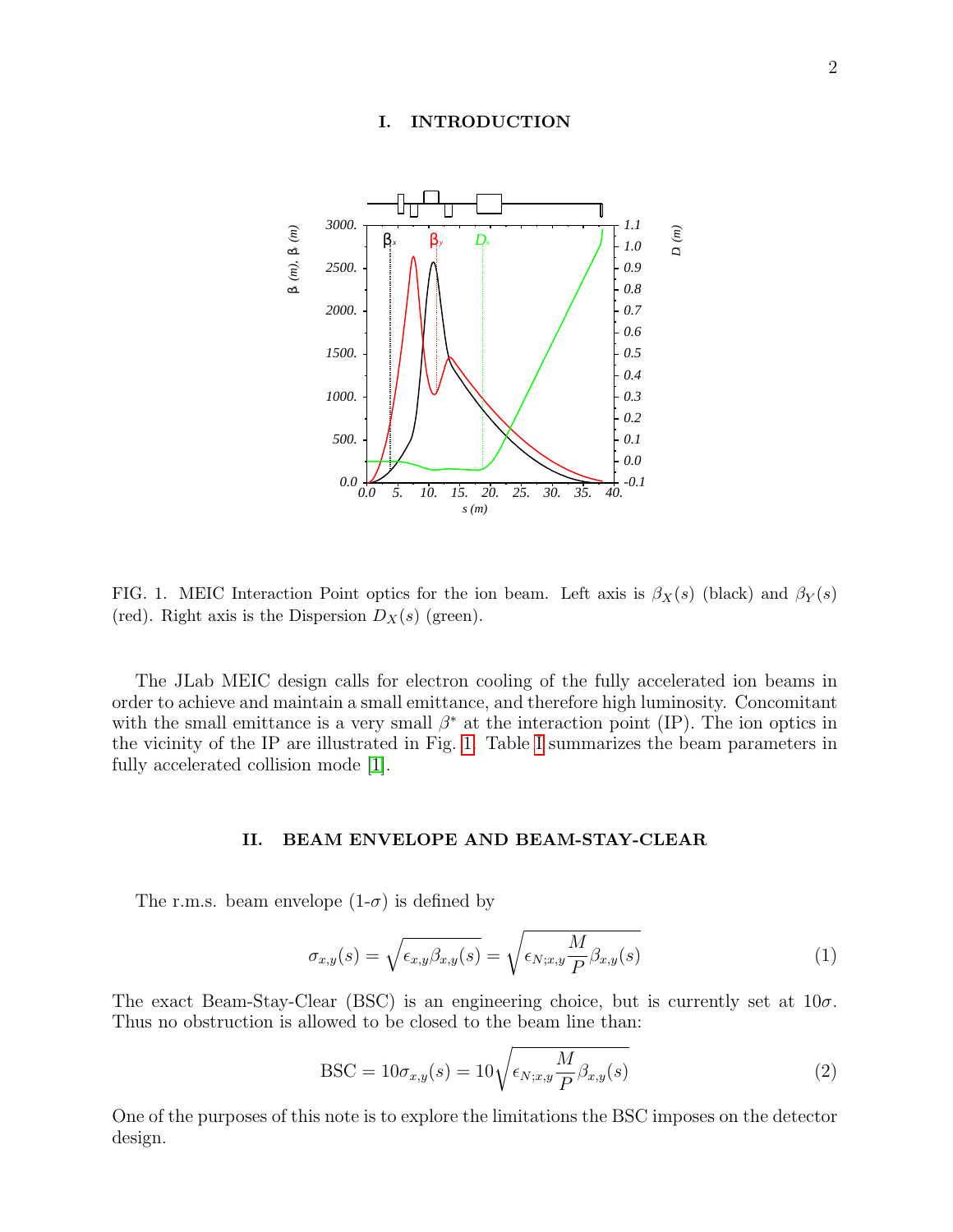<span id="page-2-1"></span>

| Description                | Units                                                                        | Protons        | Electrons |  |
|----------------------------|------------------------------------------------------------------------------|----------------|-----------|--|
| Momentum                   | (GeV/c)                                                                      | 60             | 5         |  |
| Collision frequency        | (GHz)                                                                        | 0.75           |           |  |
| Particles per bunch        | $10^{10}$                                                                    | 0.416          | 2.5       |  |
| Beam current               | (A)                                                                          | 0.5            | 3         |  |
| Polarization               | $(\%)$                                                                       | 70             | 80        |  |
| RMS bunch length           | $\text{(mm)}$                                                                | 10             | 7.5       |  |
| Normalized emit.           | $(\epsilon_{N,x} / \epsilon_{N,y})$ (10 <sup>-6</sup> m) 0.35/0.07 53.5/10.7 |                |           |  |
| Horizontal: $\beta_x^*$    | $\rm (cm)$                                                                   | 10             |           |  |
| Vertical: $\beta_u^*$      | $\rm (cm)$                                                                   | $\overline{2}$ |           |  |
| Vert. beam-beam tune-shift | $(\text{rad})$                                                               | 0.015          | 0.03      |  |
| Laslett tune-shift         | $(\mathrm{rad})$                                                             | 0.06           | Small     |  |
| Detector space at IP       | (m)                                                                          | $\pm 7$        | $\pm 3.5$ |  |
| Luminosity                 | $(10^{33} \,\mathrm{cm}^{-1}\mathrm{s}^{-1})$                                | 5.6            |           |  |

TABLE I. JLab MEIC beam parameters for full acceptance detector. Values from Table 5.2 of 2012 EIC White Paper [\[1\]](#page-6-2).

# <span id="page-2-0"></span>III. FAR FORWARD SPECTROMETER

The downstream ion optics are designed to have full acceptance for scattering angles up to 0.5 degrees, and to produce a secondary focus with high dispersion at  $s \approx 36$  m. The focus and dispersion are illustrated in Fig. [1.](#page-1-2) The dispersion is achieved with a large (60 mrad bend angle) dipole at  $s \approx 20$  m. In a drift space around a focal point  $s_0$ , the beta-function has the form

$$
\beta(s) = \beta^* + \frac{(s - s_0)^2}{\beta^*}
$$
\n(3)

From a data table of the beta-functions [\[2\]](#page-6-3) at the secondary focus (SF),

$$
\beta_x^*(\text{SF}) = 0.425 \,\text{m}, \qquad s_{0,x}(\text{SF}) = 37.80 \,\text{m}, \tag{4}
$$

and

$$
\beta_y^*(\text{SF}) = 0.525 \,\text{m}, \qquad s_{0,y}(\text{SF}) = 41.48 \,\text{m}. \tag{5}
$$

Similarly, the horizontal dispersion  $\left(\frac{dx}{d\delta}\right)$  in this region is well described by:

$$
D_x(s) = [0.0586/(100\%)] [s - (20.53 \,\mathrm{m})]. \tag{6}
$$

In a region of high dispersion, the envelope equation [1](#page-1-3) must be modified by the contribution of the intrinsic momentum spread of the beam:

$$
\sigma_{x,y}^2(s) = \epsilon_{N;x,y} \frac{M}{P} \beta_{x,y}(s) + [D(s)\sigma(\delta)]^2 \tag{7}
$$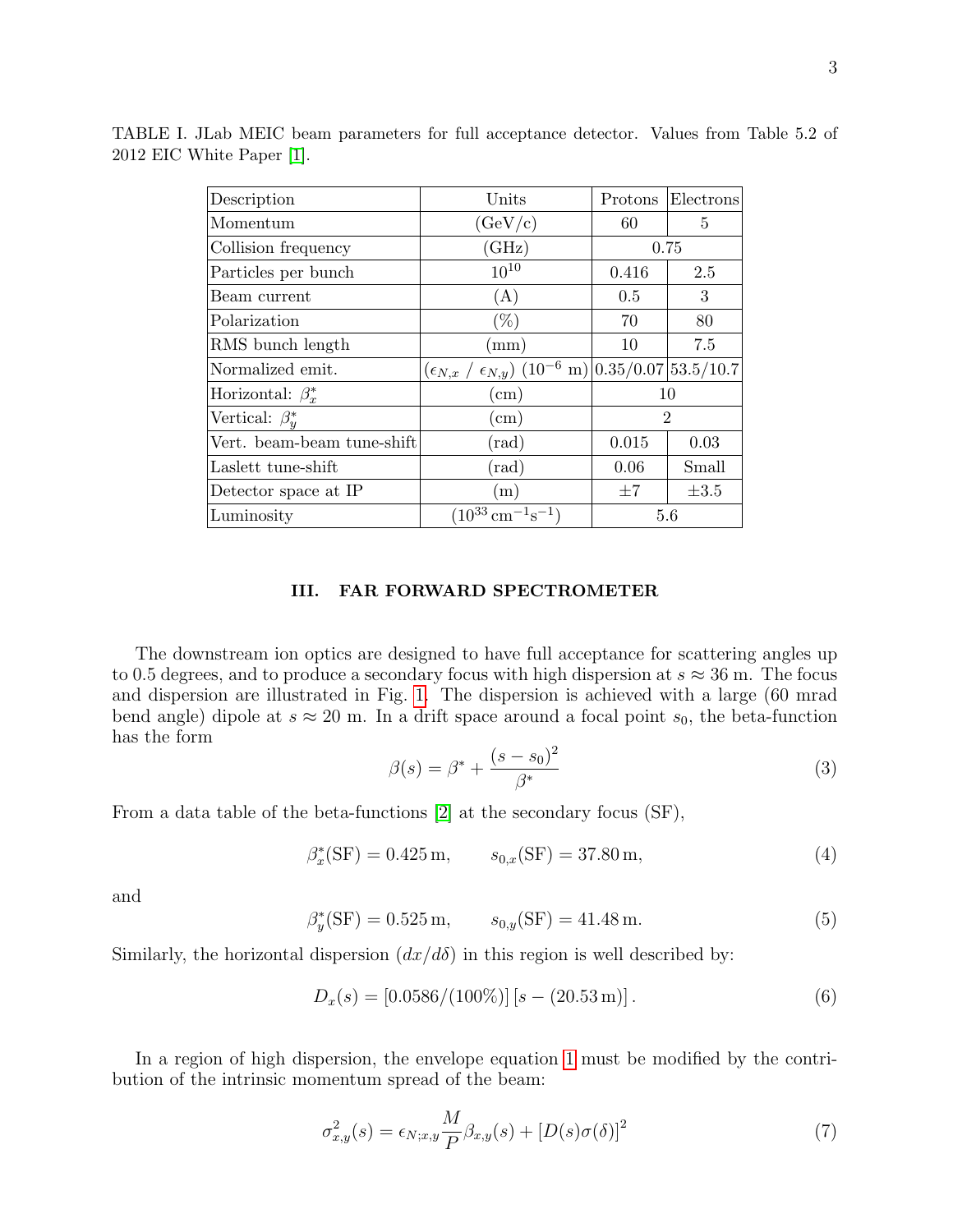The ion rms momentum spread is

$$
\sigma(\delta) = \frac{\sigma(\delta P)}{P} = 5 \cdot 10^{-4}
$$
\n(8)

The beam envelopes for 20, 60, and 100 GeV/c protons are plotted in Fig. [2.](#page-3-1) With 6 Tesla peak fields, the quadrupoles are designed to have a line-of-sight aperture to the IP of 10 mrad (not including the 6 mrad bend of the first dipole) Thus at the maximum horizontal spread of the beam at  $s \approx 7.5$  m, the  $10\sigma$  BSC is still within the quadrupole aperture, even for 20 GeV/c protons. (cooled to the normalized emittance of Table [I\)](#page-2-1).



<span id="page-3-1"></span>FIG. 2. Beam envelope  $(1-\sigma)$  for protons, as a function of distance s  $(m)$  downstream of the full acceptance IP. The curves are distorted by the discreteness of the points in  $s$ . The  $x$ - and y-envelopes are displayed as  $+$  and  $-$  values, respectively, for clarity. The normalized emittance is the fully cooled value of Table [I.](#page-2-1) At the secondary focus of  $s \approx 38$  m, the x-envelope is dominated by the dispersion (at least for  $P \geq 60 \text{ GeV/c}$ ).

Downstream of the large dipole  $(22 \text{ m} < s < 38 \text{ m})$ , the  $10\sigma$  BSC of Fig. [2](#page-3-1) is  $\leq 2 \text{ cm}$ for  $P \geq 60$  GeV/c. However, if we want to consider high luminosity collisions for proton momenta as low as  $20 \text{ GeV/c}$ , then the BSC at the exit of the large dipole must be increased to 3 cm.

# <span id="page-3-0"></span>IV. INJECTION

The proton beam is injected into the MEIC ring at  $20 \text{ GeV}/c$  with a normalized emittance (symmetric in x and  $y$ ?):

$$
\epsilon_N(\text{injection}) = 4 \cdot 10^{-6} \,\text{m} \tag{9}
$$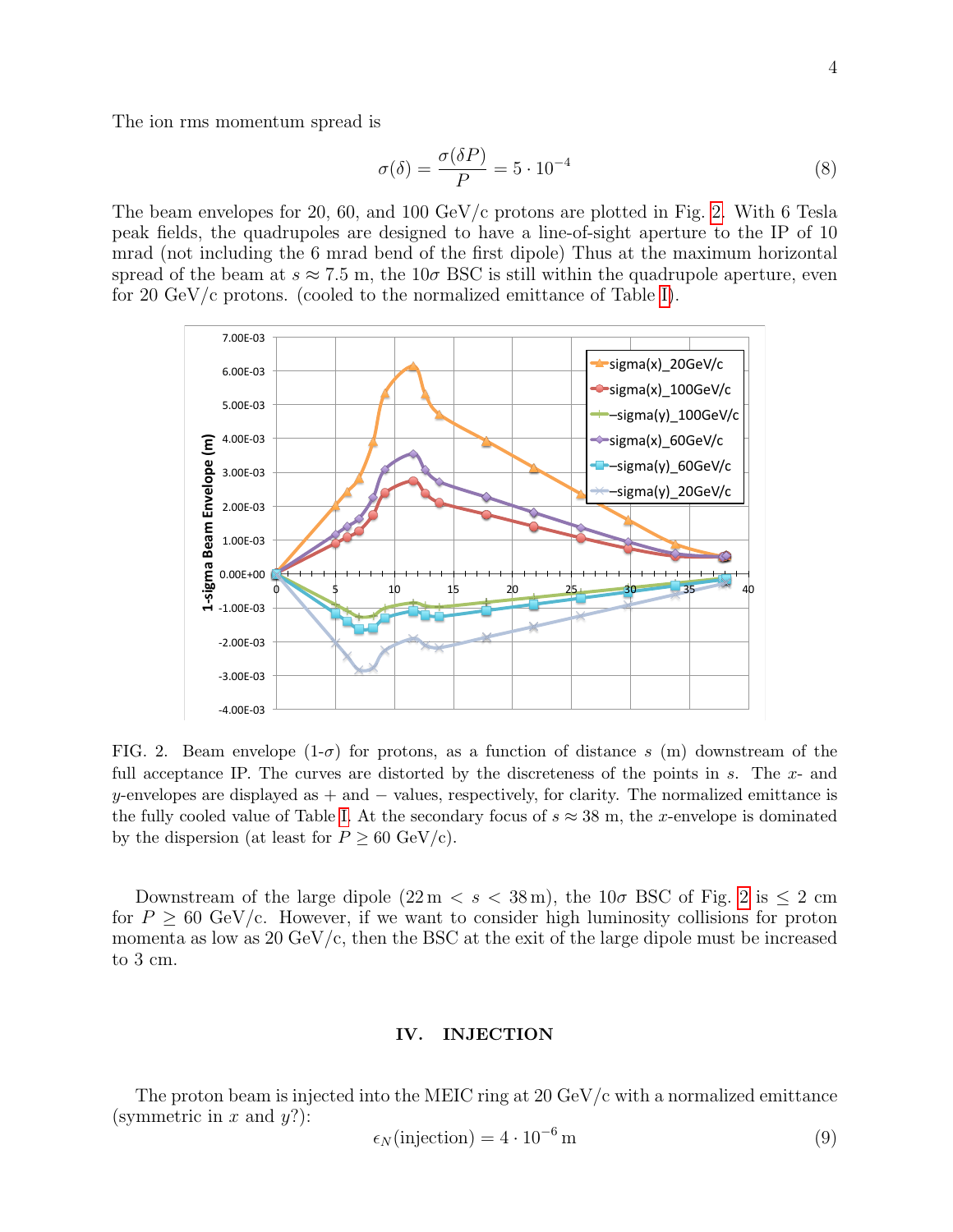This is slightly more than a factor of 10 worse than the normalized emittance of the final cooled beam, tuned for collisions. Obviously, at this emittance, the IP cannot be configured cooled beam, tuned for collisions. Obviously, at this emittance, the IP cannot be configured<br>with the short  $\beta^*$  for *ep* collisions – the beam would be  $\sqrt{11}$  times bigger in horizontal size and would scrape on the quadrupole apertures. Instead, the entire IP region must be tuned to a much 'flatter' design, closer to the standard FODO cells of the arcs.

In general, if the strengths of the Final Focus Quadrupoles (FFQ) are adjusted, the product of the minimum and maximum  $\beta$  values will be a constant. Thus for the x, y values at the IP

$$
\begin{aligned}\n\beta_x^* \beta_x^{\text{Max}} \\
\beta_y^* \beta_y^{\text{Max}}\n\end{aligned}\n\bigg\} = \n\begin{cases}\n(0.10 \,\text{m})(2301 \,\text{m}) = 230 \,\text{m}^2 \\
(0.02 \,\text{m})(2450 \,\text{m}) = 490 \,\text{m}^2\n\end{cases}\n\tag{10}
$$

A conservative choice would reduce the  $\beta^{\text{Max}}$  values by a factor of 20 at injection. This would increase the  $\beta^*$  values by the same factor of 20 at injection. At the IP, this would produce an injected beam spot size of

$$
\sigma_x^{IP}(\text{injection}) = \sqrt{(4 \cdot 10^{-6} \text{m}) \frac{0.938 \text{ GeV}}{20 \text{ GeV}} (2 \text{m})} = 0.6 \text{ mm}
$$
\n(11)

This will likely have no effect on the IP design.

For the Far-Forward tracking region, applying the same scaling to the minimum  $\beta^*$  at the secondary focus:

$$
\beta^*(\text{SF, Injection}) \approx 20\beta^*(\text{SF})\tag{12}
$$

yields

$$
\beta_x^*(\text{SF}, \text{Injection}) \approx 8.5 \,\text{m}, \qquad \text{and} \quad \beta_y^*(\text{SF}, \text{Injection}) \approx 10.5 \,\text{m}.
$$
 (13)

The  $1-\sigma$  beam envelope at injection is illustrated in Fig. [3](#page-5-1) for the Far-Forward region.

# <span id="page-4-0"></span>V. ION OPTICS SCALING WITH Z AND A

The design of the beam optics and apertures must accommodate ions from H to Pb. A full study of ion beams in the MEIC has not been completed. However, a number of scaling laws can be inferred, and are implicit in the MEIC white paper [\[3\]](#page-6-4) and the earlier ELIC ZDR report [\[4\]](#page-6-5) (see particularly Section VI, Table 3.3.1, p. 116).

In this discussion of ion scaling, I am comparing a proton beam of momentum  $P_0$  to to an ion beam of fully stripped species  ${}^{A}Z$  of momentum  $ZP_0$ . Thus all dipoles and quadrupoles in the lattice have the same settings for the two beams, the  $\beta$ -functions, *etcetera* are identical.

#### <span id="page-4-1"></span>A. Ion Beam Current Scaling

The intra-beam beam-beam tune shift determines the scaling of the total current in the ion beam. For a given current I in the beam, the intra-beam force on an ion will scale as  $ZI$ . Therefore, the beam disruption  $F/P$  scales as  $ZI/(ZP_0) = I/P_0$ , or independent of beam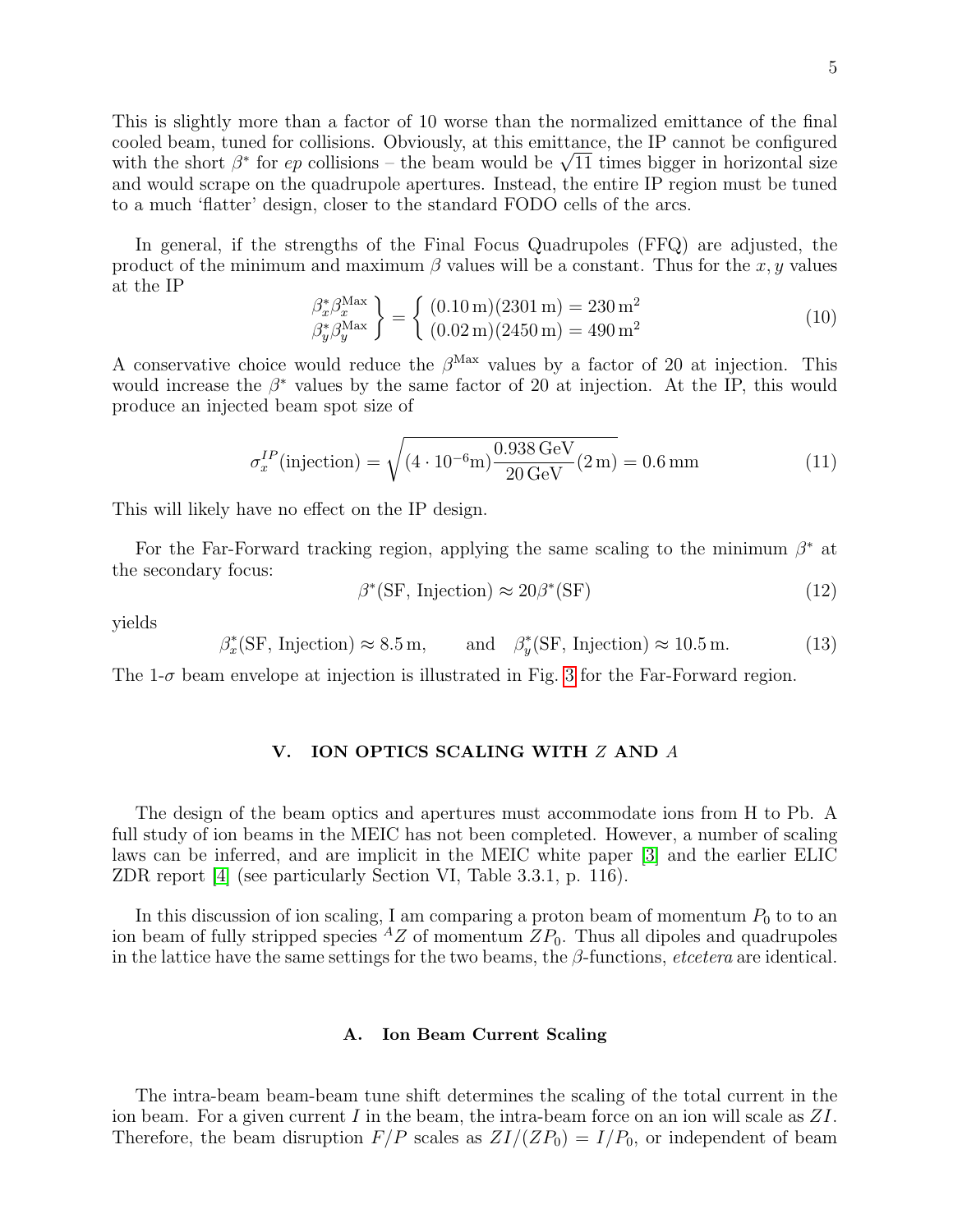

<span id="page-5-1"></span>FIG. 3. Beam envelope  $(1-\sigma)$  for protons, at injection in the MEIC ring at 20 GeV/c and  $\epsilon_N = 4 \,\mu m$ in the Far-Forward tracking region.

species. This implies that all beams will have the same current, as indicated in Table 3.3.1 of the ELIC ZDR [\[4\]](#page-6-5). There may be a small fallacy in this argument. The net disruption of the beam scales as  $FT$ , where  $T$  is the orbital period. The period scales inversely with the velocity, and therefore scales as

$$
T \sim \frac{1}{v} = \frac{E}{P} \sim \frac{\sqrt{(ZP_0) + (AM)^2}}{ZP_0} = \sqrt{1 + \left(\frac{AM}{ZP_0}\right)^2}
$$
(14)

Thus there may be a requirement to reduce the ion beam by the factor  $[1 + AM/(ZP_0)]^{1/2}$ . For the fully accelerated ions with  $P_0 = 100 \text{ GeV/c}$ , this is an almost negligible correction. However, if this scaling must be applied in the pre-booster at much lower energies, then the effect will be greater. For the time being, however, we will ignore this issue, and assume constant currents.

## <span id="page-5-0"></span>B. Ion Beam Emittance Scaling

For a given electron cooling beam, the cooling force on each ion scales as  $Z$ . If the primary beam heating is electron-ion beam tune shift, then if the ion beam has the same geometrical emittance as the proton beam, then the individual ions (on the same trajectories as the protons) will experience heating forces Z times greater. This is an argument that electron cooling will achieve the same geometrical emittance for protons and ions, and therefore the